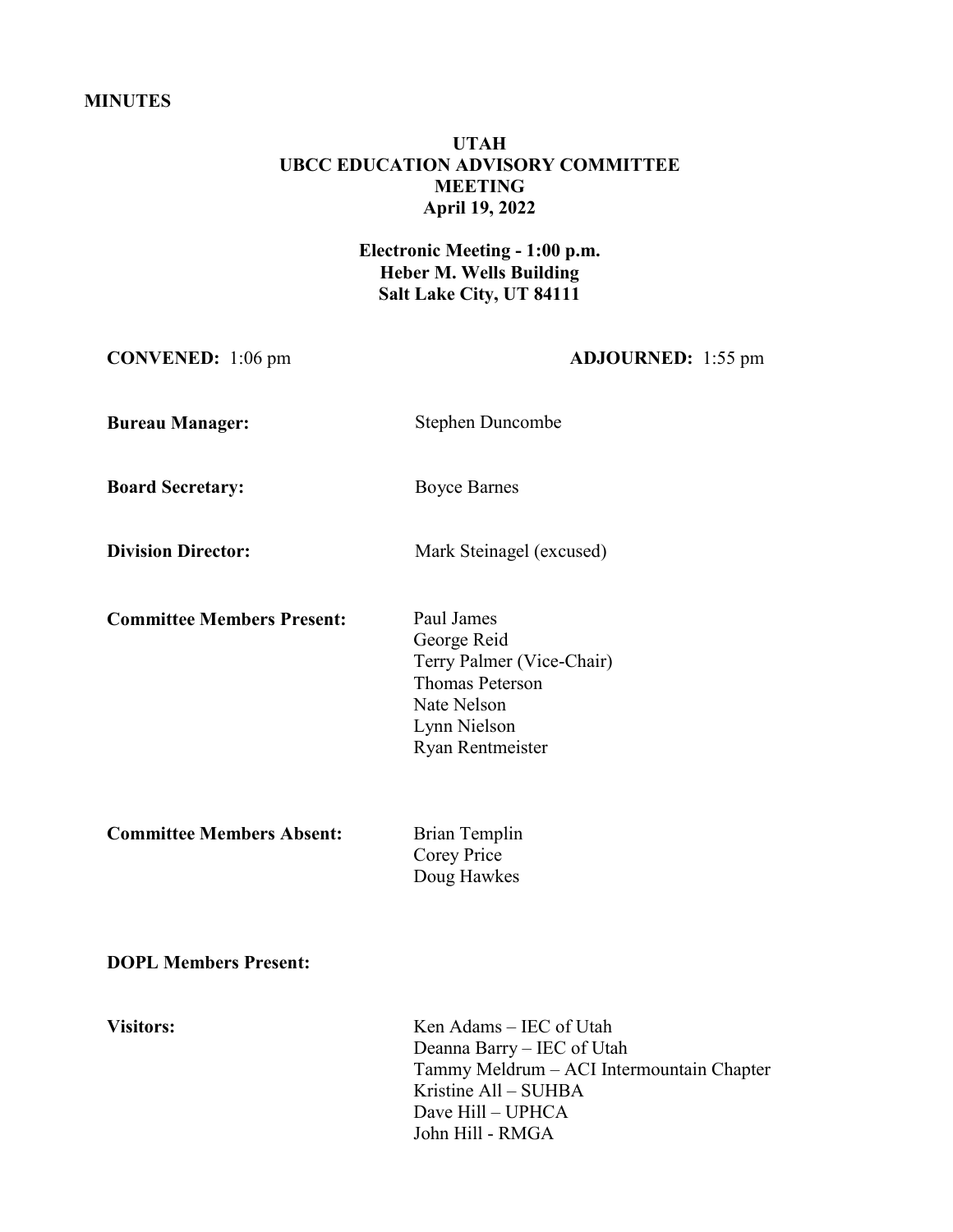Page **2** of **4** Minutes UBCC Education Advisory Committee April 19, 2022

### **DECISIONS AND RECOMMENDATIONS**

#### **MINUTES:**

**FY2023** 

**APPLICATION REVIEW – BUILDING TRADES:**

Paul James made a motion to approve the minutes from the March 15, 2022 meeting. George Reid seconded the motion. The motion passed unanimously.

## **Rocky Mountain Gas Association (RMGA) Reimbursement Total - \$33,240.64**

1. Natural Gas Tech Training: July 14-16, 2022 - \$5,026.94

2. Natural Gas Tech Training: Sept 22-24, 2022 - \$5,026.94

3. RMGA Education Summit: Oct 12, 2022 - \$3,079.00

4. Natural Gas Tech Training: Nov 10-12, 2022 - \$5,026.94

5. Natural Gas Tech Training: Jan 19-21, 2023 - \$5,026.94

6. Natural Gas Tech Training: Mar 16-18, 2023 - \$5,026.94

7. Natural Gas Tech Training: May 11-13, 2023 - \$5,026.94

The committee considered 7 applications from the Rocky Mountain Gas Association for a total of \$33,240.64. Nate Nelson made a motion to approve all 7 funding requests. Ryan Rentmeister seconded the motion. The motion passed unanimously.

## **Southern Utah Home Builders Association (SUHBA) Reimbursement Total - \$3,809.00**

1. Utah Bldg Industry Conference; Oct 7, 2022 - \$3,809.00

The committee considered 1 application from the Southern Utah HBA for a total of \$3,809.00. Paul James made a motion to approve the funding request. Nate Nelson seconded the motion. The motion failed to pass with all voting nay except Nate Nelson who voted yea.

Tom Peterson motioned to table SUHBA's request for funding until next month to allow time for the committee to review previous legislative sessions where the law regarding use of the funds were determined. Nate Nelson seconded the motion. The motion was unanimously approved.

## **ACI Intermountain Chapter Reimbursement Total - \$2,575.00**

- 1. ACI Cold Weather Concreting; Sept 15, 2022 \$750.00
- 2. Understanding Portland Limestone Cements; Oct 11, 2022 \$350.00
- 3. Combined Aggregate Gradations; Nov 8, 2022 \$1,125.00
- 4. Low Compressive Strength Test Results; Feb 14, 2023 \$350.00

The committee considered 4 applications from the ACI Intermountain Chapter for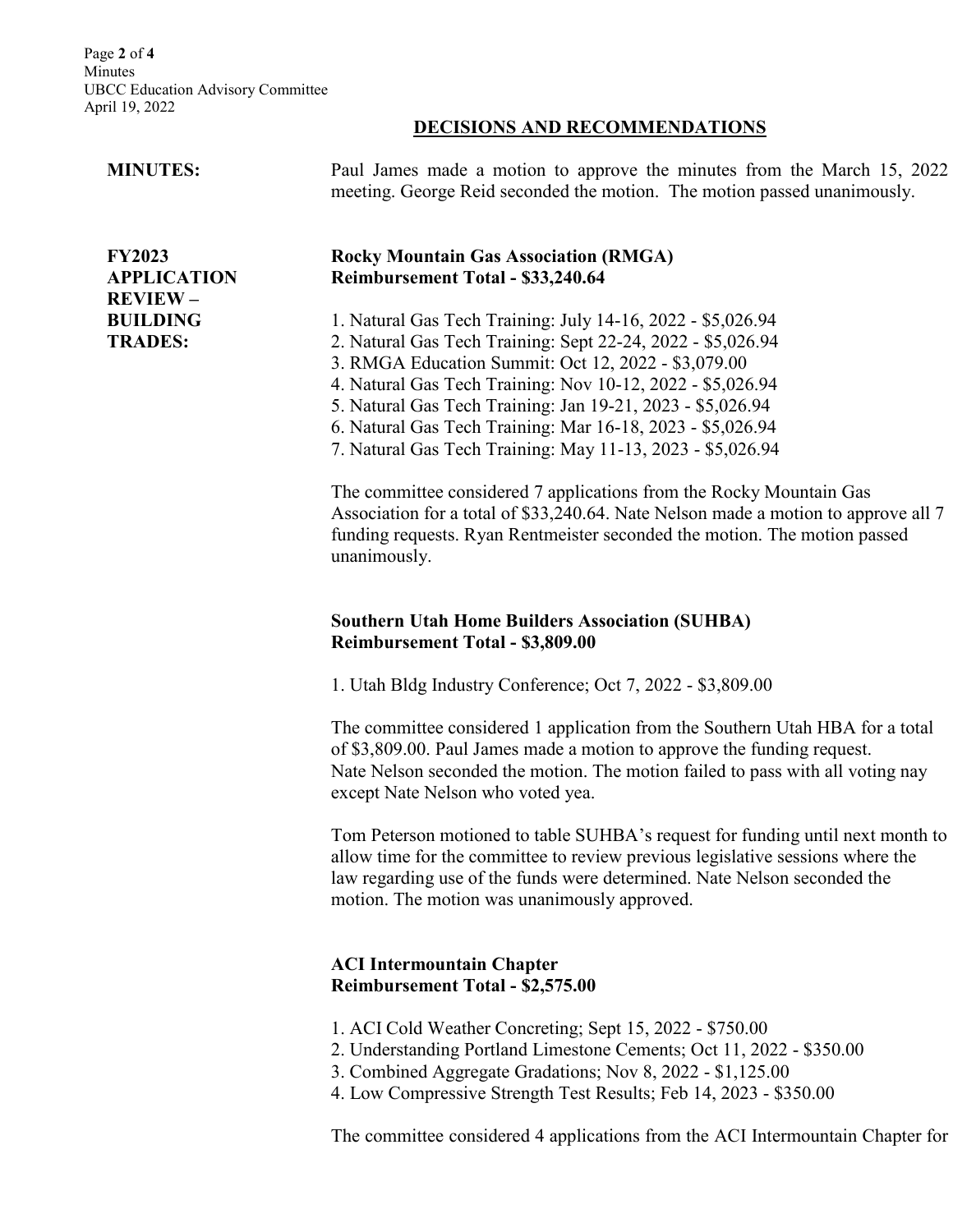Page **3** of **4** Minutes UBCC Education Advisory Committee April 19, 2022

# **FY2023 APPLICATION REVIEW – BUILDING TRADES: (cont)**

a total of \$2,575.00. Paul James made a motion to approve all 4 funding requests. Nate Nelson seconded the motion. The motion passed unanimously.

## **Independent Electrical Contractors of Utah (IEC of Utah) Reimbursement Total - \$14,540.24**

- 1. NEC Branch Circuits & Feeders; Aug 9-10, 2022 \$1,200.00
- 2. NEC Branch Circuits & Feeders; Sept 26-27, 2022 \$1,940.24
- 3. Grounding & Bonding ; Oct 12/2022 \$600.00
- 4. NEC Branch Circuits & Feeders; Nov 15-16, 2022 \$1,200.00
- 5. NEC Common Violations/1hr NRG Consv; Jan 8, 2023 \$1,200.00
- 6. NEC Common Violations/1hr NRG Consv; Feb 7-8, 2023 \$1,200.00
- 7. NEC Common Violations/1hr NRG Consv; Feb 23-24, 2023 \$1,200.00
- 8. NEC Common Violations/1hr NRG Consv; Mar 21-22, 2023 \$1,200.00
- 9. NEC Common Violations/1hr NRG Consv; Apr 25-26, 2023 \$1,200.00
- 10. NEC Common Violations/1hr NRG Consv; May 24-25, 2023 \$1,200.00
- 11. NEC Branch Circuits & Feeders; May 24-25, 2023 \$1,200.00
- 12. NEC Common Violations/1hr NRG Consv; Jun 3, 2023 \$1,200.00

The committee considered 12 applications from the IEC of Utah for a total of \$14,540.24. Nate Nelson made a motion to approve the 12 funding requests for \$14,540.24 with one date correction on one of the May 24-25, 2023 courses. Ryan Rentmeister seconded the motion. The motion passed unanimously.

# **Utah Plumbing & Heating Contractors Association (UPHCA) Reimbursement Total - \$12,605.00**

- 1. Journeyman Test Code Review; Sept 10, 2022 \$1000.00
- 2. Journeyman Test Code Review; Oct 1, 2022 \$1000.00
- 3. Plumbing Code CE Class; Oct 15, 2022 \$1,321.00
- 4. Plumbing Code CE Class; Nov 12, 2022 \$1,321.00
- 5. Journeyman Test Code Review; Nov 19, 2022 \$1000.00
- 6. Journeyman Test Code Review; Jan 21, 2023 \$1000.00
- 7. Journeyman Test Code Review; Feb 25, 2023 \$1000.00
- 8. HVAC Contractor Code CE Class; Mar 24, 2023 \$1,321.00
- 9. HVAC Contractor Code CE Class; Apr 21, 2023 \$1,321.00
- 10. Journeyman Test Code Review; May 20, 2023 \$1000.00
- 11. HVAC Contractor Code CE Class; Jun 10, 2023 \$1,321.00

The committee considered 11 applications from the UPHCA for a total of \$12,605. Paul James made a motion to approve all 8 funding requests. Tom Peterson seconded the motion. The motion passed unanimously.